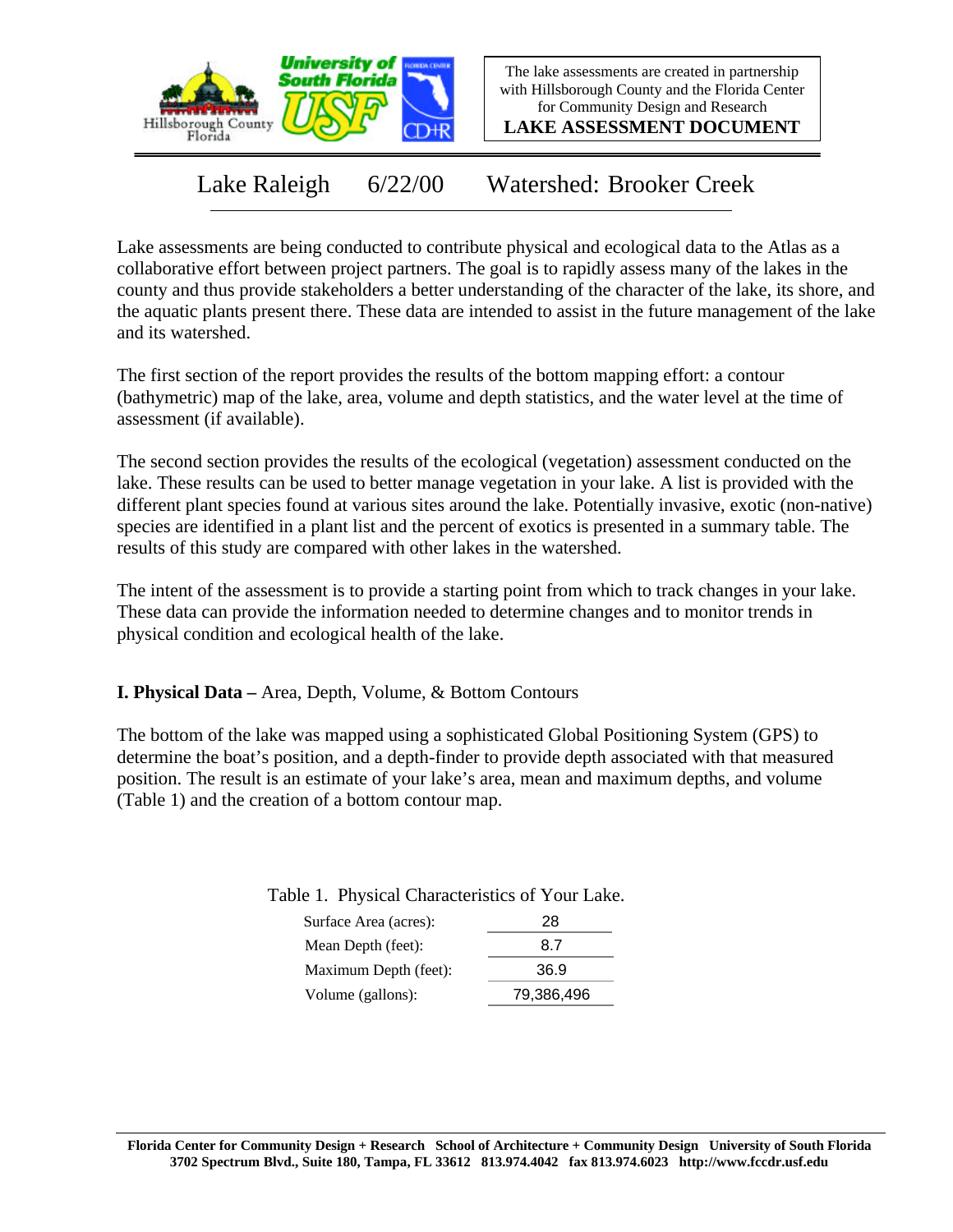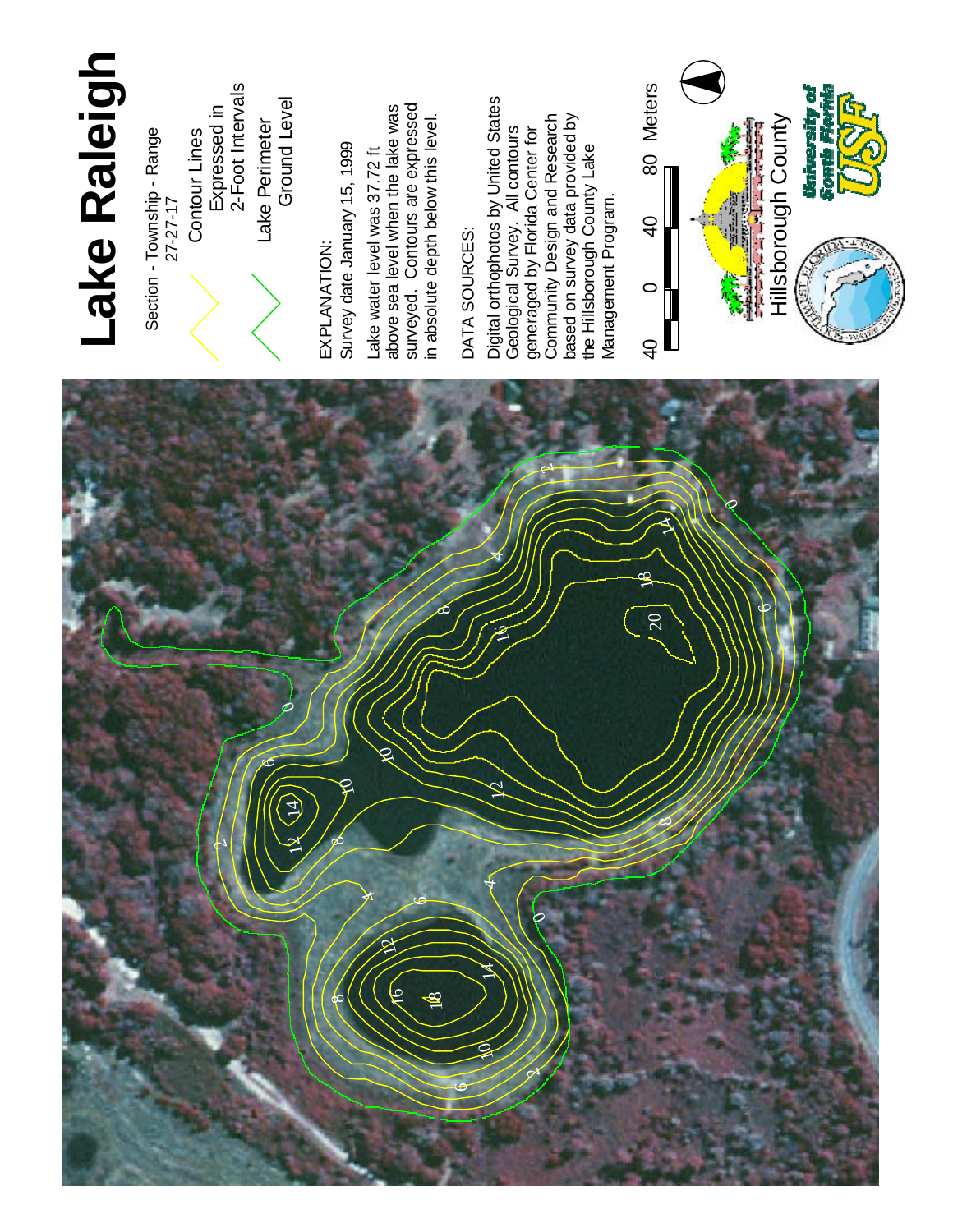

**LAKE ASSESSMENT DOCUMENT**

Lake Raleigh 6/22/00 Watershed: Brooker Creek

## **II. Ecological Data**

Aquatic Plant Survey

Approximately equispaced sites are haphazardly mapped around the lake and the aquatic plants at each site are surveyed. The total number of species from all sites is used to approximate the total diversity of aquatic plants and the percent of invasive-exotic plants on the lake and in the watershed (Table 2). Many of these plants are considered ecologically harmful, as they tend to out-compete native species. Such "nuisance" plants can also make boating and other recreational activities difficult or impossible. The common and scientific names of plant species found on your lake are listed in Table 3.

> Table 2. Comparison of species diversity between your lake and other assessed lakes located within your watershed.

|                        |     | Lake Raleigh Brooker Creek |  |
|------------------------|-----|----------------------------|--|
|                        |     | (Average)                  |  |
| Number of Taxa:        | 15  | 32                         |  |
| Percent Exotic Plants: | 20% | 14%                        |  |

Table 3. Botanical and common names of the most commonly found plants on your lake. Percent frequency (of occurence), habit (location where found), status (native or exotic), and EPPC status are provided.

| Common Name                            | <b>Plant Species</b>         | Frequency | Habit     | <b>Status</b> | <b>EPPC</b> |
|----------------------------------------|------------------------------|-----------|-----------|---------------|-------------|
| Carolina Redroot                       | Lachnanthes caroliniana      | 100%      | Emergent  | Native        | <b>NL</b>   |
| Sedge                                  | Cyperus spp.                 | 75%       | Emergent  | Unknown       | NL.         |
| Baldwin's Spikerush, Roadgrass         | Eleocharis baldwinii         | 75%       | Submersed | Native        | NL          |
| Punk Tree, Melaleuca                   | Melaleuca quinquenervia      | 63%       | Emergent  | Exotic        |             |
| Para Grass                             | Urochloa (Brachiaria) mutica | 63%       | Emergent  | Exotic        |             |
| Panic grasses                          | Panicum spp.                 | 38%       | Emergent  | Unknown       | NL          |
| Rush Fuirena                           | Fuirena spp.                 | 25%       | Emergent  | Native        | NL.         |
| Cypress                                | Taxodium spp.                | 25%       | Emergent  | Native        | NL.         |
| Common Bacopa, Herb-Of-Grace           | Bacopa monnieri              | 13%       | Submersed | Native        | NL.         |
| Roadgrass, Spikerushes                 | Eleocharis spp.              | 13%       | Emergent  | Native        | NL          |
| Manyflower Marshpennywort, Water Penny | Hydrocotyl umbellata         | 13%       | Emergent  | Native        | NL.         |
| Lake Hygrophila, Gulf Swampweed        | Hygrophila costata           | 13%       | Emergent  | Native        | NL          |
| <b>Torpedo Grass</b>                   | Panicum repens               | 13%       | Emergent  | Exotic        |             |
| Laurel Oak; Diamond Oak                | Quercus laurifolia           | 13%       | Emergent  | Native        | NL.         |
| Sedge                                  | Scirpus spp.                 | 13%       | Emergent  | Unknown       | NL.         |

Florida Center for Community Design + Research School of Architecture + Community Design University of South Florida 3702 Spectrum Blvd., Suite 180, Tampa, FL 33612 813.974.4042 fax 813.974.6023 http://www.fccdr.usf.edu